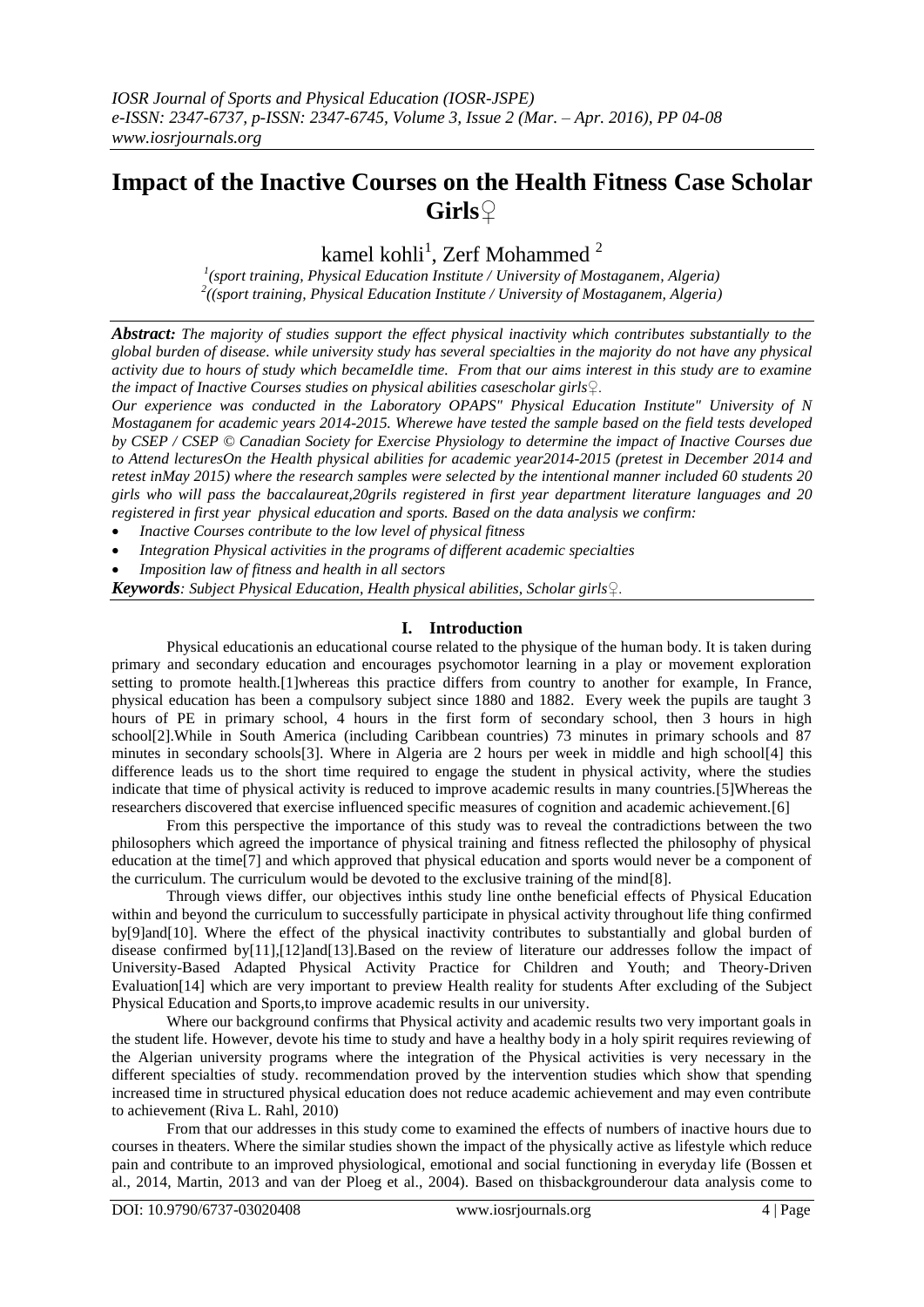check and prevent the effect of its devices quality of life studies in the decreased offitness health according tothe recommendationsProposed by [15],[16]and[10]**.**

## **II. Methods**

## **STUDY POPULATION AND DESIGN**

the data of This cross-sectional study was conducted in the Laboratory OPAPS" Physical Education Institute" University of Mostaganem for academic years 2014-2015. Where we have tested the sample based on the field tests developed by CSEP / CSEP © Canadian Society for Exercise Physiology to determine the impact of physical inactivity due to idler time, to improve academic results On the Health physical abilities for the academic years (pretest in December 2014 and retest in May 2015)

## **Statistical Analysis**

The research samples were selected by the intentional manner included 60 students ages  $\pm 18$  years 20 girls who will pass the baccalaureat,20grils first year department languages and 20 first year physical education and sports for the academic year 2014-2015. for their homogeneity in pre-tests we have calculate Anova which are note significant in all the tests practice in this study see table 1

| Variables             |            | N  | Mean   | $S-D$  | F    | Sign |
|-----------------------|------------|----|--------|--------|------|------|
| <b>BALANCED</b>       | Bac        | 20 | 4,3000 | .80131 | .306 | ,737 |
|                       | Language   | 20 | 4,2000 | .83351 |      |      |
|                       | <b>EPS</b> | 20 | 4,1000 | ,78807 |      |      |
|                       | Total      | 60 | 4,2000 | .79830 |      |      |
| <b>FLEXIBILITY</b>    | Bac        | 20 | 4,1500 | ,81273 | ,027 | .973 |
|                       | Language   | 20 | 4.1000 | .78807 |      |      |
|                       | <b>EPS</b> | 20 | 4,1500 | .74516 |      |      |
|                       | Total      | 60 | 4,1333 | ,76947 |      |      |
| <b>MUSCULAR FORCE</b> | Bac        | 20 | 3,5000 | .51299 | ,064 | ,938 |
|                       | Language   | 20 | 3,5500 | .51042 |      |      |
|                       | <b>EPS</b> | 20 | 3,5000 | .51299 |      |      |
|                       | Total      | 60 | 3,5167 | .50394 |      |      |
| <b>ENDURANCE</b>      | Bac        | 20 | 3,2500 | .71635 | ,034 | ,966 |
|                       | Language   | 20 | 3,3000 | .65695 |      |      |
|                       | <b>EPS</b> | 20 | 3,2500 | .71635 |      |      |
|                       | Total      | 60 | 3,2667 | .68561 |      |      |
| Body mass index       | Bac        | 20 | 3,4500 | .51042 | ,355 | .703 |
|                       | Language   | 20 | 3,6000 | ,68056 |      |      |
|                       | <b>EPS</b> | 20 | 3,5000 | .51299 |      |      |
|                       | Total      | 60 | 3,5167 | .56723 |      |      |

#### **Table 1 shows the Descriptive statistics pre-test for the sample**

#### **Measures**

We have tested the sample based on the field tests developed by CSEP / CSEP © Canadian Society for Exercise Physiology see the scorecard and descriptions of the proposed test

## **Fig 1 the scorecard and descriptions of the proposed test**[17]

PROFIL DE FORME

| <b>EQUILIBRE</b><br>Test 1 : Equilibre sur une jambe (équilibre statique)                         |                                                                        |
|---------------------------------------------------------------------------------------------------|------------------------------------------------------------------------|
| <b>SOUPLESSE</b><br><b>Test2: Souplesse avant debout</b>                                          | $\Box$ $\Box$ $\Box$ $\Box$ $\Box$ $\Box$ $\Box$ $\Box$                |
| <b>FORCE MUSCULAIRE</b><br>Test 3 : Force de préhension<br><b>Test 4 : Résistance des cuisses</b> | $2$ $3$ $4$ $5$<br>$\blacksquare$<br>$1$ $2$ $3$ $4$ $5$               |
| <b>ENDURANCE</b><br>Test 5 : Test de marche de 6 min<br><b>INDICE DE POIDS</b>                    | 1 2 2 1 4 5<br>$\Box$ $\Box$ $\Box$ $\Box$ $\Box$ $\Box$ $\Box$ $\Box$ |
| Test 6:                                                                                           |                                                                        |
|                                                                                                   |                                                                        |

our chaque exercice, la valeur moyenne se situe à 3. Si vous avez une majorité de :

- 1 et de 2, il est temps de reprendre une activité physique ou d'augmenter votre niveau<br>d'activité actuel.

- o activité actuer.<br>3 et de 4, vous êtes en assez bonne forme mais vous avez encore une marge de<br>progression.
- 4 et de 5, BRAVO I Continuez comme cela I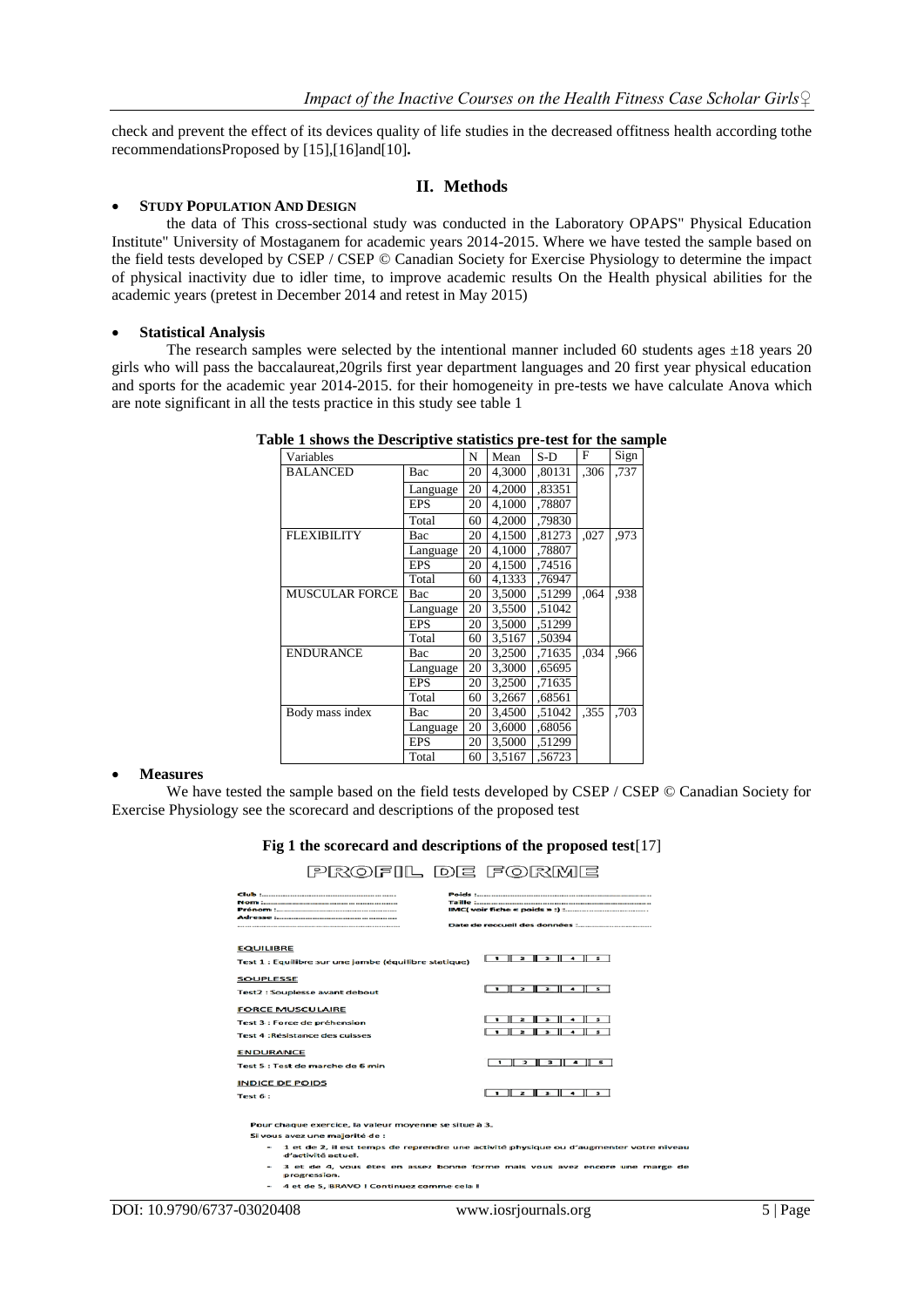First test: Balance on one leg (static equilibrium) Purpose: To measure the effectiveness of postural control on a reduced surface support.[18]

Second test: Flexion front trunk (flexibility before standing) Purpose: To measure the flexibility of the trunk and lower limbs posterior chain.[19]

Third test: Measurement of the isometric strength of the muscles of the hand and forearm (grip strength) Purpose: To measure the maximum force gripping by dynamometer[20]

Fourth test: Test stand - sit 30 seconds (strength in the lower limbs) Purpose: To measure the strength of the lower limbs and the ability of muscles to contract to produce movement.[21]

Fifth test: 6-minute walk test (allows an evaluation of the endurance ability) Purpose: To evaluate the cardiovascular endurance and mobility.[22]

Sixth Test: Body Mass Index Calculate your body mass index (BMI) BMI = weight / square meter Size[23]

Evaluation for each test, the mean value is 3.

If you have a majority:

- 1 and 2, it is time to resume physical activity or increase your current activity level.

- 3 and 4, you're in pretty good shape but you still have room for improvement.

- 4 and 5, BRAVO! Keep doing this!

| $\mu$ able $\mu$ shows the descriptive statistics re-test for the sample |            |         |         |            |        |      |
|--------------------------------------------------------------------------|------------|---------|---------|------------|--------|------|
| Variables                                                                |            | Bac     | Langue  | <b>EPS</b> | F      | Sign |
| <b>BALANCED</b>                                                          | Bac        |         | $.60*$  | $-.40$     | 6,94   | ,002 |
|                                                                          | Language   | $-.60*$ |         | $-1.00*$   |        |      |
|                                                                          | <b>EPS</b> | ,40     | $1.00*$ |            |        |      |
| <b>FLEXIBILITY</b>                                                       | Bac        |         | $.55*$  | $-.70*$    | 12,45  | ,000 |
|                                                                          | Language   | $-.55*$ |         | $-1.25*$   |        |      |
|                                                                          | <b>EPS</b> | $.70*$  | $1,25*$ |            |        |      |
| <b>MUSCULAR FORCE</b>                                                    | Bac        |         | $0.65*$ | $-0.4$     | 10.16  | .000 |
|                                                                          | Language   | $-.65*$ |         | $-1.05*$   |        |      |
|                                                                          | <b>EPS</b> | 0,4     | $1.05*$ |            |        |      |
| <b>ENDURANCE</b>                                                         | Bac        |         | $.50*$  | $-.50*$    | 8.47   | .001 |
|                                                                          | Language   | $-.50*$ |         | $-1.00*$   |        |      |
|                                                                          | <b>EPS</b> | $.50*$  | $1.00*$ |            |        |      |
| Body mass index                                                          | Bac        |         | $.85*$  | $-0.15$    | 11.316 | .000 |
|                                                                          | Language   | $-85*$  |         | $-1.00*$   |        |      |
|                                                                          | <b>EPS</b> | 0.15    | 1.00*   |            |        |      |

**III. Results Table 2 shows the Descriptive statistics re-test for the sample**

Tough the table 2 were the Anova is significant in all compare retestsallowing us to calculate the LSD to classify sample based on the protocol assessment used where the EPS girls aregood shape flowing by bac girls and in the last position Language girls from that we confirm the effect of physical inactivity due to long hours classes that will contribute to degradation of the level Health Physical Abilities a result approved by (James F. Sallis and Jordan A. Carlson, 2015), (Pate, Russell R., Buchner, David, 2014), (Lee, I-M, Shiroma FJ, Lobelo F, et al, 2012). From the approve we agreed the judgment of [24] that We must get serious importance about improving the health of the nation by affirming our commitment to healthy physical activity in our case requires physical fitness in the recruitment of students. For the reasons we confirm that the relationship of physical activity and cognitive competence has been approached primarily in the context of intellectual development and academic achievement thing confirmed by [25] and [26].

## **IV. Discussion**

Based on the indicate of [27] the focus on academic learning is important, in order to preserve a comprehensive approach to teaching children social and emotional skills. Where[28]sitThat still leaves social studies are in art, music, and physical education on the periphery of curriculum areas. A balanced school curriculum should make for a well-rounded individual in all academic disciplines. However, [29] confirm that participation in health-related physical education classes can have a positive effect on students' academic achievement.

From the proof our results confirmthat the Insufficient physical activity levels due tothe lack of subject physical education and sport as unit educational in the programof department literature languages are a serious health problem which conducted decline of fitness [30]. where the Regular practices physical activity as EPS and Bac girlsdevelop the Health Physical Abilities which promote optional health[31]otherwise the physical activityincreases the capacity function which upon the quality of life. differently the low exercise level confirms ourhypothesesthatidler time due to long hours of study deteriorate the Health Physical Abilities. From that we recommend the subject of Physical activity as a treatment To compensate the level of traffic during the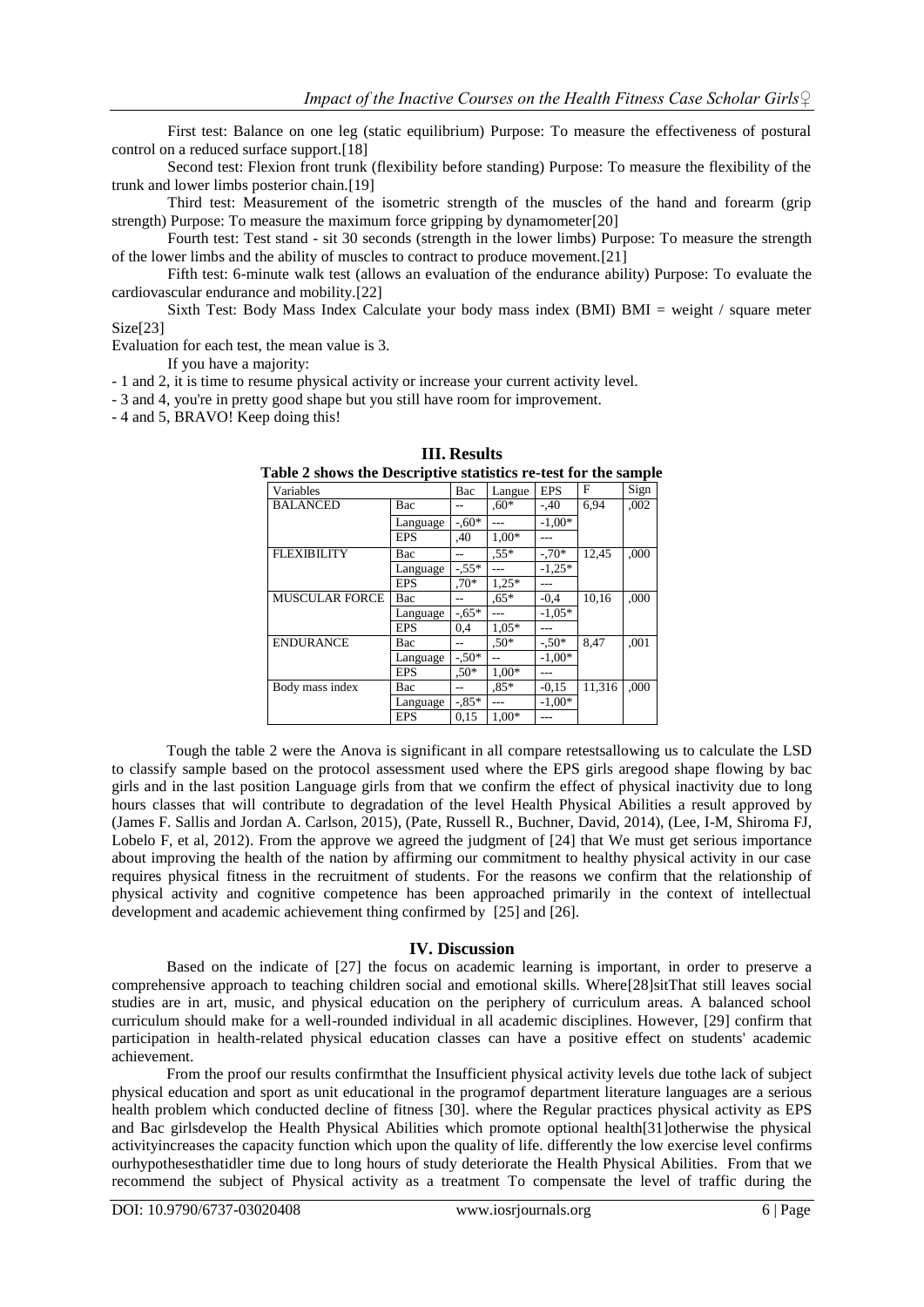weekwhere the similar study show that student engaged in daily physical activity show better motor activity, academic performance[32] approved by[33] and[34].

However,in our case improve academic results on minimizing the time of physical activities conduct our students to Physical inactivity which is recognized as an important risk factor for multiple causes of death and chronic morbidity and disability[35]. It also increases the risk of stroke and such other major cardiovascular risk factors as obesity, high blood pressure, low HDL ("good") cholesterol and diabetes[36]

In addition, physical activity improves endurance and strength, allowing you to perform activities more effectively and for longer periods.[37] from that our result line in The investigation of the relationships between improve academic results, physical activity, fitness, and health which are an important research field[38]to improve the health fitness by integrating EPS sitting in different academic specialties.

## **V. Conclusions**

We found that frequent participation in outdoor physical activity in the long-term was associated with better health-related in The contents of the training program. Where the superiority of students of Physical Education and Sports Institute Compared to other groups explain to us that Sport is fundamentally a social phenomenon that encompasses all of these social forms of human activity[39]where the physical activity required to maintain optimal health which is regular, planned, and structured with the aim of improving or maintaining of one or more aspects of physical fitness[40] a result which consist with the results of bac group.

Accordingly, to ourresults, we refer to fitness rating help which determine health-related agility, balance, body composition, cardiorespiratory endurance[41] as a Health Physical Abilities where[42]confirm thatHealth-related physical fitness is composed of components representing as a vital component of the physical education curriculum confirmed by [43] and [44]. Whereas the insufficient physical activity levels in the lack of module physical education and sport in the unit educational program are a serious public health problem which well bea severe consequence in the nearest future (N. A. Garrett et al, 2004)because Sport is fundamentally a social phenomenon that encompasses all of these social forms of human activity.

Likewise, the concept of fitness and its health benefits are vital components of a physical education curriculum. where The integration of these two very important content areas in our university programs might be accomplished with the study of a unit in the programs of different academic specialties.[45]

## **Acknowledgments**

We are grateful to the Laboratory OPAPS" Physical Education Institute" University of Mostaganem. Where this study was released for the design; collection, analysis, and interpretation of data; writing of the report; or the decision to submit the manuscript for publication the authors arethe only responsible.

#### **References**

- [1]. Anderson, D, The Discipline and the Profession. Foundations of Canadian Physical Education, Recreation, and Sports Studies. Dubuque, IA, Wm. C. Brown Publishers, 1989.
- [2]. Mrs Rajani. J. Dalvi, INTRODUCTION TO PHYSICAL EDUCATION, India: Lulu.com, 2014, p. 56.
- [3]. Ken Hardman,Ken Green, Contemporary Issues in Physical Education: International Perspectives, UK: Meyer & Meyer Verlag, 2011, p. 14.
- [4]. Boubeker YAHIAOUI, "L'éducation physique et sportive scolaire en Algérie," Insaniyat, Vols. XVII 2-3, no. 60-61, pp. 195-222, 2013.
- [5]. Marshall, Nick Draper andHelen, Exercise Physiology: For Health and Sports Performance, UK: Routledge, 2014, p. 459.
- [6]. Tomporowski, Phillip, McCullick, Bryan, Pesce, Catherine, Enhancing Children's Cognition With Physical Activity Games, USA: Human Kinetics, 2015, p. 26.
- [7]. Jane M. Shimon, Introduction to Teaching Physical Education: Principles and Strategies, USA: Human Kinetics, 2011, p. 44.
- [8]. Dhiraj Kumar Singh, Principle and History of Physical Education and Sports, India: Sports Publication, 2010, p. Chapter 9.
- [9]. Dominic Haydn-Davies, Emerick Kaitell, Physical Education: Beyond the Curriculum, USA: Coachwise 1st4sport, 2010, p. 5. [10]. Bette Loef, Ellen L. de Hollander, Cécile R.L. Bootb, Karin I. Proper, "Physical activity of workers with and without chronic
- diseases," Preventive Medicine Reports, Vols. 3,, p. 30–35, 2016. [11]. James F. Sallis and Jordan A. Carlson, "Population Health: Behavioral and Social Science Insights Physical Activity: Numerous
- Benefits and Effective Interventions," Agency for Healthcare Research and Quality, Rockville, MD, 2015.
- [12]. Pate, Russell R., Buchner, David, Implementing Physical Activity Strategies, USA: Amazon France, 2014, p. CHapter9. [13]. Lee, I-M, Shiroma FJ, Lobelo F, et al, "Effect of physical inactivity on major non-communicable diseases worldwide: an analysis of
- burden of disease and life expectancy," Lancet, vol. 380, pp. 219-29, 2012.
- [14]. Roxane E Seaman B P E, Adapted Physical Activity Course Practicum: Theory-Driven Evaluation, USA: ProQuest, 2007, p. 11.
- [15]. Carroll et al, "Vital signs: disability and physical activity—United States, 2009–2012," MMWR Morb. Mortal. Wkly Rep, vol. 63 , no. 18, p. 407–413, 2014.
- [16]. de Hollander et al, "Beweeg- en sportgedrag van mensen met een chronische aandoening of lichamelijke beperking (Exercise- and sports behavior of people with a chronic disease or physical disability)," RIVM, Bilthoven, 2015.
- [17]. Mr. Duclos, P. Rochcongar, Drs J. and F. DEPIESSE PRUVOST and gentlemen AUCOUTURIER J. and F. LE CREN, federal technical staff,, "Evaluation test of fitness for the "Days Feel Sport»," CNOSF Medical Commission, National Olympic Committee and sports french, 2012.
- [18]. Mikael Krogerus, Roman Tschäppeler, The Test Book: 64 Tools to Lead You to Success, UK: 3a exmouth house, 2014, p. N°18.